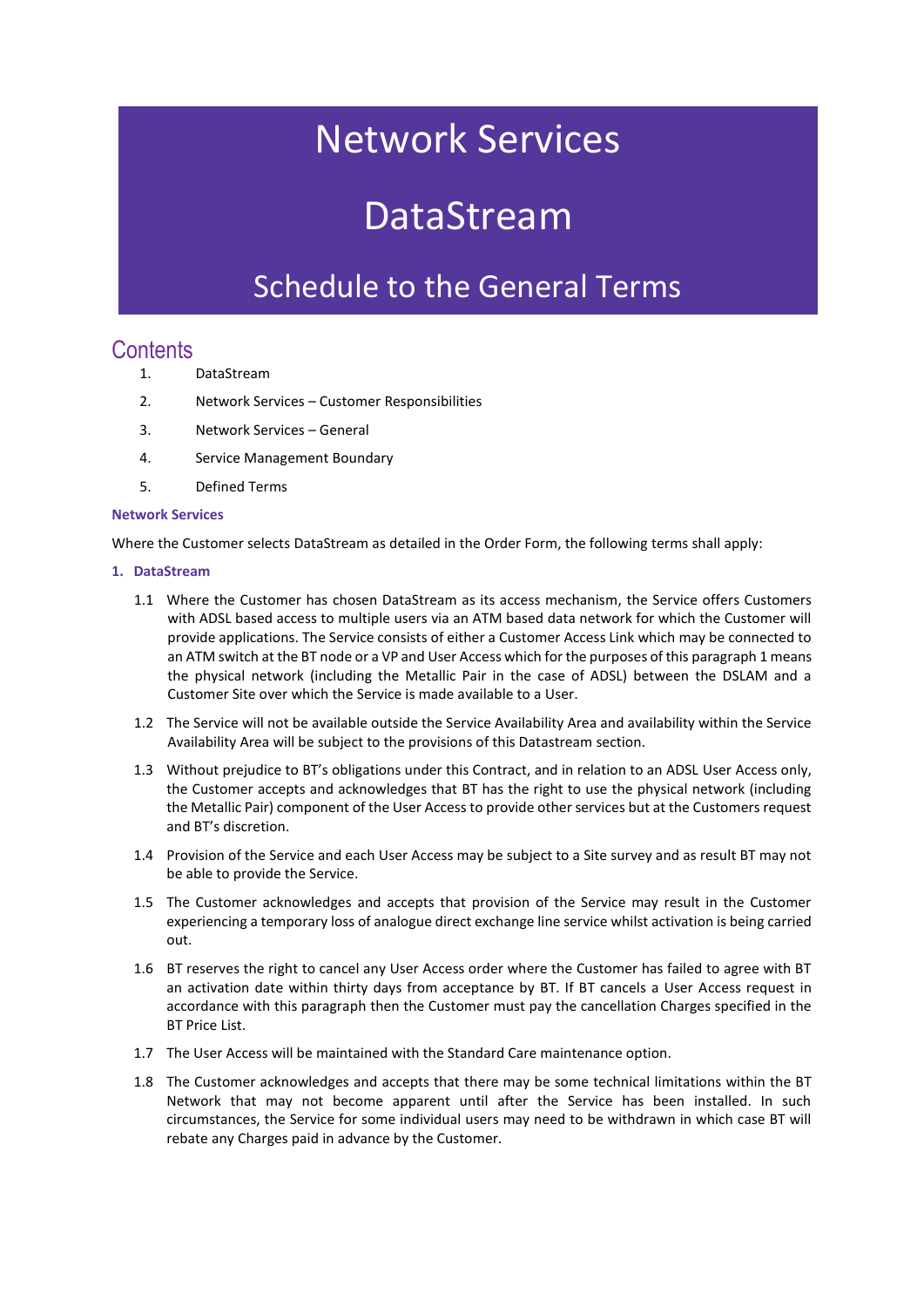

- 1.9 In the circumstances referred to in paragraph 1.2 and 1.8 above, except in respect of a rebate referred to in paragraph 1.8, BT will have no liability to the Customer relating to the provision of the Service (or BT's inability to provide the Service), the performance of the Service, its effect on other services or equipment or the withdrawal of the Service.
- 1.10 The Customer must have a contract for the use of a BT provided analogue direct exchange line which terminates on a BT public switched telephone network master socket forming part of the BT Network for the duration of the Contract.
- **2 Network Services - Customer Responsibilities** 
	- 2.1 All Customer Equipment and any access circuits leased by the Customer directly from a Third Party shall be the sole responsibility of the Customer and are not included as part of the Service.
	- 2.2 Unless otherwise stated, the Customer is responsible for providing suitable computer hardware, Software and telecommunications equipment and services necessary to access and use the Service.
	- 2.3 The Customer shall be responsible for providing a suitable IP addressing scheme (that must be at least a /24 address block) that is registered with an approved Internet registration authority, otherwise it will not be accepted by BT. The Customer shall ensure that it has a single IP address within the Customer Network. Unless the Customer has selected the Configuration Management option, the Customer shall also be responsible for devising any IP addresses which may be required for the purposes of WAN, LAN or both as appropriate and network management.
	- 2.4 If the Customer accesses the Service via a LAN, the Customer is responsible for:
		- 2.4.1 providing and maintaining a suitable LAN and IP router capable of interfacing satisfactorily with the Service; and
		- 2.4.2 configuration of the IP router.
	- 2.5 The Customer shall be responsible for the creation, maintenance and design of all Customer Information.
	- 2.6 The Customer warrants that it will comply with all consumer and other legislation, instructions or guidelines issued by regulatory authorities, relevant licences and any other codes of practice which apply to the Customer or BT and which relate to the provision of Customer Information provided that BT has given notice to the Customer of those which apply to BT.
	- 2.7 Where appropriate, the Customer must specify the volume of traffic required for each CoS level.
	- 2.8 The Customer must adhere to the recommended bandwidth, access rate or specified volume of traffic as specified by BT for each CoS level. The Customer acknowledges that if it exceeds such recommended bandwidth, access rate or specified volume of traffic, then this may result in service degradation for which BT will not be liable.
	- 2.9 To enable BT to provide a CoS level, classification of traffic must be carried out. Unless the Customer has requested to carry out classification of traffic via Professional Services such classification will be the sole responsibility of the Customer.

#### **3 Network Services - General**

3.1 Where an IP address or Domain Name is allocated to the Customer, it may only be used in connection with the Service. Except where expressly registered in the Customer's name, all BT based IP addresses and domain names made available on the Customer's behalf in connection with the Service shall at all times remain the property of BT and shall be non-transferable. The Customer shall have no right to use such IP addresses or domain names upon termination of the Service, at which time they will revert to BT.